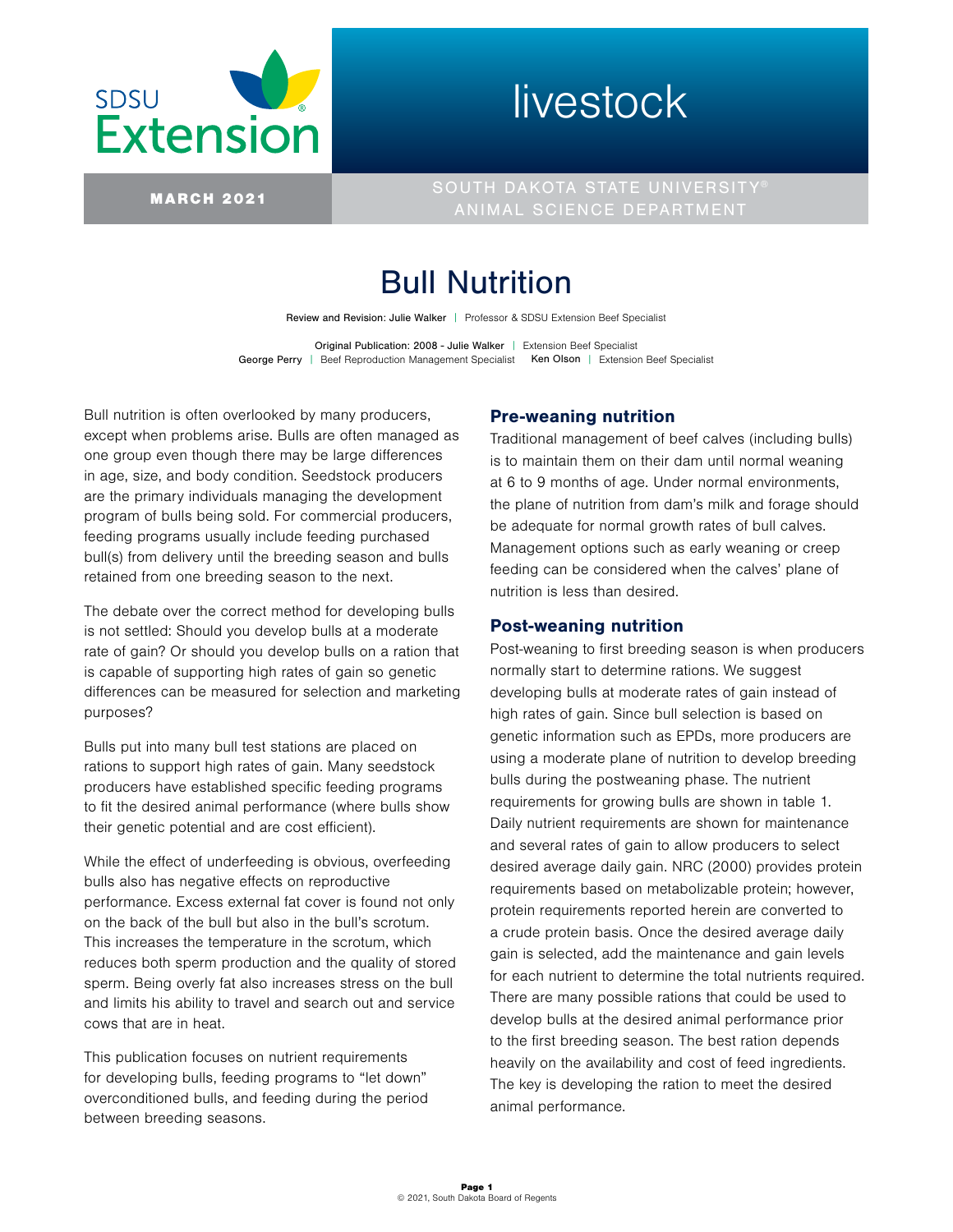Table 1. Daily nutrient requirements for growing beef bull calves post-weaning (mature size = 2000 lb.)

|                                                         | <b>Body Weight, pounds</b> |      |      |      |      |      |  |  |  |  |  |
|---------------------------------------------------------|----------------------------|------|------|------|------|------|--|--|--|--|--|
| <b>Nutrients</b>                                        | 600                        | 700  | 800  | 900  | 1000 | 1100 |  |  |  |  |  |
| <b>Maintenance Requirements</b>                         |                            |      |      |      |      |      |  |  |  |  |  |
| NEm, Mcal/d                                             | 5.93                       | 6.66 | 7.36 | 8.04 | 8.71 | 9.35 |  |  |  |  |  |
| CP, Ib/d                                                | 0.84                       | 0.94 | 1.04 | 1.13 | 1.23 | 1.32 |  |  |  |  |  |
| Ca, g/d                                                 | 8.4                        | 9.8  | 11.2 | 12.6 | 14.0 | 15.4 |  |  |  |  |  |
| P, g/d                                                  | 6.4                        | 7.5  | 8.5  | 9.6  | 10.7 | 11.7 |  |  |  |  |  |
| NEg, Mcal/d                                             |                            |      |      |      |      |      |  |  |  |  |  |
| 2.0 lb/d ADG                                            | 3.03                       | 3.40 | 3.76 | 4.11 | 4.44 | 4.77 |  |  |  |  |  |
| 2.5 lb/d ADG                                            | 3.87                       | 4.34 | 4.80 | 5.24 | 5.68 | 6.10 |  |  |  |  |  |
| 2.75 lb/d ADG                                           | 4.30                       | 4.82 | 5.33 | 5.82 | 6.30 | 6.77 |  |  |  |  |  |
| 3.0 lb/d ADG                                            | 4.73                       | 5.30 | 5.86 | 6.40 | 6.93 | 7.45 |  |  |  |  |  |
| 3.25 lb/d ADG                                           | 5.16                       | 5.79 | 6.40 | 6.99 | 7.57 | 8.13 |  |  |  |  |  |
| 3.5 lb/d ADG                                            | 5.60                       | 6.28 | 6.94 | 7.58 | 8.21 | 8.82 |  |  |  |  |  |
| CP, Ib for gain                                         |                            |      |      |      |      |      |  |  |  |  |  |
| 2.0 lb/d ADG                                            | 0.90                       | 0.91 | 0.89 | 0.82 | 0.75 | 0.69 |  |  |  |  |  |
| 2.5 lb/d ADG                                            | 1.11                       | 1.12 | 1.09 | 1.00 | 0.92 | 0.84 |  |  |  |  |  |
| 2.75 lb/d ADG                                           | 1.22                       | 1.23 | 1.19 | 1.09 | 1.00 | 0.90 |  |  |  |  |  |
| 3.0 lb/d ADG                                            | 1.32                       | 1.33 | 1.29 | 1.18 | 1.08 | 0.98 |  |  |  |  |  |
| 3.25 lb/d ADG                                           | 1.43                       | 1.43 | 1.38 | 1.27 | 1.15 | 1.05 |  |  |  |  |  |
| 3.5 lb/d ADG                                            | 1.53                       | 1.54 | 1.48 | 1.35 | 1.23 | 1.11 |  |  |  |  |  |
| Calcium, g/d                                            |                            |      |      |      |      |      |  |  |  |  |  |
| 2.0 lb/d ADG                                            | 21.9                       | 20.3 | 18.8 | 17.4 | 16.0 | 14.6 |  |  |  |  |  |
| 2.5 lb/d ADG                                            | 27.0                       | 25.0 | 23.1 | 21.3 | 19.5 | 17.7 |  |  |  |  |  |
| 2.75 lb/d ADG                                           | 29.6                       | 27.4 | 25.2 | 23.2 | 21.2 | 19.2 |  |  |  |  |  |
| 3.0 lb/d ADG                                            | 32.1                       | 29.7 | 27.3 | 25.1 | 22.9 | 20.7 |  |  |  |  |  |
| 3.25 lb/d ADG                                           | 34.6                       | 31.9 | 29.4 | 26.9 | 24.5 | 22.2 |  |  |  |  |  |
| 3.5 lb/d ADG                                            | 37.1                       | 34.2 | 31.4 | 28.8 | 26.2 | 23.6 |  |  |  |  |  |
| Phosphorus, g/d                                         |                            |      |      |      |      |      |  |  |  |  |  |
| 2.0 lb/d ADG                                            | 8.8                        | 8.2  | 7.6  | 7.0  | 6.5  | 5.9  |  |  |  |  |  |
| 2.5 lb/d ADG                                            | 10.9                       | 10.1 | 9.3  | 8.6  | 7.9  | 7.2  |  |  |  |  |  |
| 2.75 lb/d ADG                                           | 11.9                       | 11.0 | 10.2 | 9.4  | 8.6  | 7.8  |  |  |  |  |  |
| 3.0 lb/d ADG                                            | 13.0                       | 12.0 | 11.0 | 10.1 | 9.2  | 8.4  |  |  |  |  |  |
| 3.25 lb/d ADG                                           | 14.0                       | 12.9 | 11.9 | 10.9 | 9.9  | 9.0  |  |  |  |  |  |
| 3.5 lb/d ADG                                            | 15.0                       | 13.8 | 12.7 | 11.6 | 10.6 | 9.5  |  |  |  |  |  |
| Nutrient requirements calculated from NRC (2000). Crude |                            |      |      |      |      |      |  |  |  |  |  |

protein calculated from metabolizable protein requirement based on coefficient from NRC (2000).

During the post-weaning period both under- and overnutrition can have negative impacts. Undernutrition results in delayed puberty, and overnutrition can reduce semen production and quality. Limited data is available in the area of bull nutrition. Diets should be balanced to meet the nutrient requirements for the desired animal performance and body condition score should be monitored to ensure that the bulls are not being under- or overnourished. Typically, many of these diets to develop beef bulls appear to contain from 40 to 60% concentrate. For breeds that are known to reach puberty later, a common practice is to place the bulls on a slightly higher plane of nutrition (60 to 70% concentrate). The theory is to hasten the onset of puberty; however, with breeds that reach puberty early, additional energy is not beneficial and may cause overconditioned animals.

#### Conditioning prior to the breeding season

Yearling bulls should have a body condition score of 5.5 to 6.5 (on a 9-point scale) at the start of the breeding season. Once body condition has been assessed, management is needed for over-conditioned bulls and thin bulls. If yearling bulls are over-conditioned they need to be "let down" to prepare them for the breeding season. Gradual changes are needed when changing diets to be more or less concentrated to reduce the possibilities of metabolic disorders and impaired breeding performance. Because mature sperm is produced over a 60-day period before ejaculation, nutritional effects of over- or underfeeding on sperm quantity and quality will have some carryover effect. The general method of stepping down bulls is to gradually replace a portion of the concentrate in the ration with forage over several weeks until the bulls are consuming forage or forage plus a supplement. Ideally, this should start at least 30 to 60 days prior to turn-out, and yearling bulls should continue to gain 1.5 to 2.0 pounds per day.

Thin bulls should be put on a ration with a higher level of energy to increase rate of gain. If bulls purchased or previously in your ownership are in good condition, you will need to ensure that they are adapted to high-forage rations prior to turn out.

#### Breeding season nutrition

There is limited opportunity to manage bull nutrition during the breeding season; the bulls are basically on the same plane of nutrition as the cows. However, you should assess the body condition score of bulls during the breeding season as well as observe the bulls' ability to service the cows. Bulls often lose from 100 to 200 pounds during the breeding season. A bull that gets extremely thin during the breeding season may want to be replaced because his ability to service the cows will probably be reduced.

#### Post-breeding season

Nutritional management post-breeding is influenced both by the age of bulls and by the amount of weight loss bulls experience during the course of the breeding season. Once the breeding season is over, producers